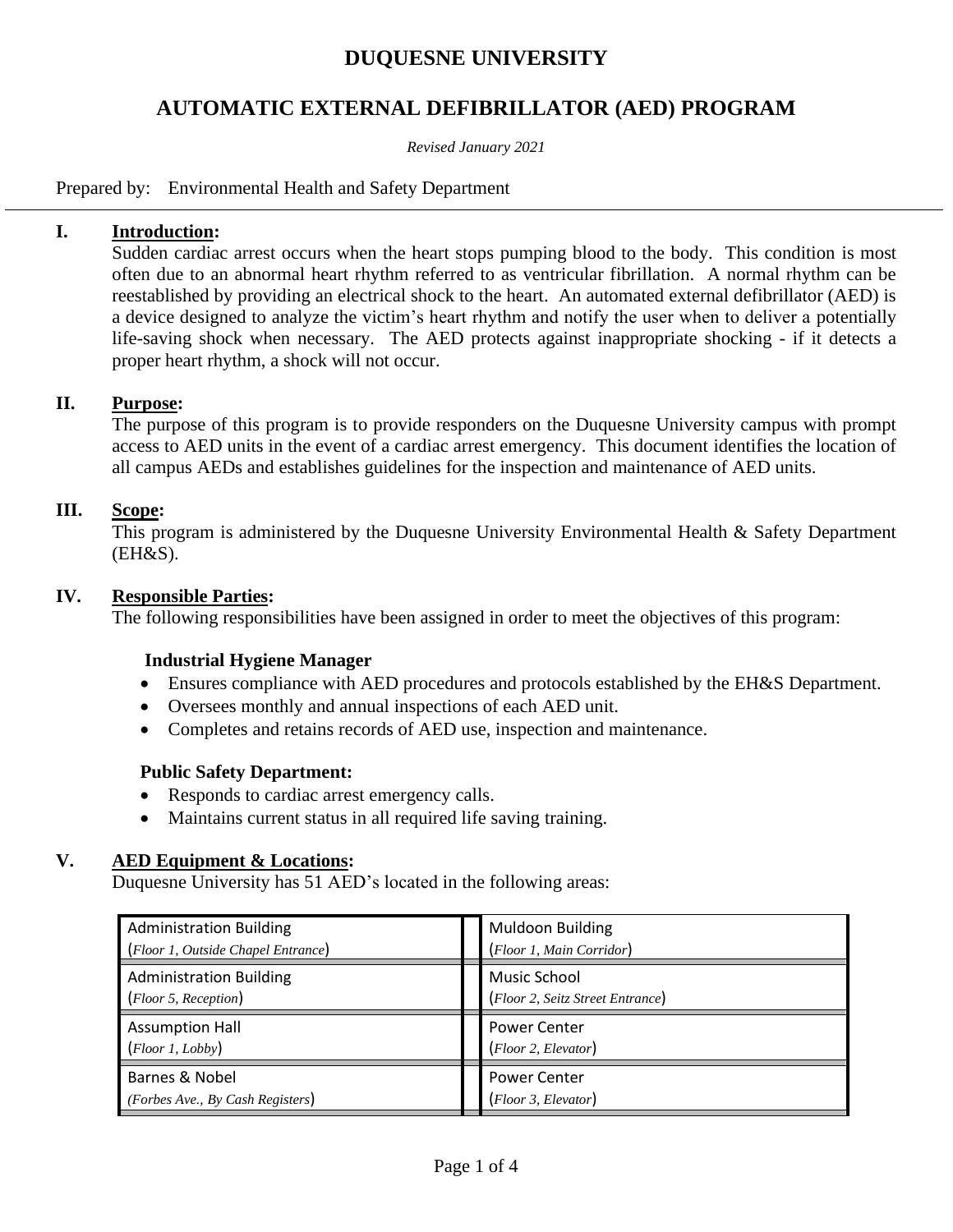| <b>Bayer Hall</b><br>(Floor 1 - Main Lobby - West Stairwell) | <b>Power Center</b><br>(Floor 3M, Elevator)              |
|--------------------------------------------------------------|----------------------------------------------------------|
| <b>Bushinski Building</b>                                    | <b>Power Center</b>                                      |
| ( Floor 2, Middle)                                           | (Floor 4, Elevator)                                      |
| <b>Canevin Hall</b>                                          | <b>Power Center</b>                                      |
| $(Floor\ I, Lobby)$                                          | (Floor 4, Intercollegiate Athletics)                     |
| <b>College Hall</b>                                          | <b>Power Center</b>                                      |
| (Floor 2, Entrance)                                          | (Floor 4, Intercollegiate Athletics)                     |
| <b>Cooper Building</b>                                       | <b>Power Center</b>                                      |
| (Floor 1, Lobby Entrance)                                    | (Floor 4, Row Team)                                      |
| Des Places Hall                                              | <b>Power Center</b>                                      |
| (Floor 1, Elevator Area)                                     | (Floor 4, Bowling Team)                                  |
| <b>Duquesne Towers</b>                                       | <b>Power Center</b>                                      |
| (Floor 1, Lobby)                                             | (Floor 5, Elevator)                                      |
| <b>Duquesne Towers</b>                                       | <b>Public Safety Vehicle</b>                             |
| (Floor 2, Laundry Area, Rooney Field Entrance)               | (Vehicle 1)                                              |
| <b>Duquesne Towers</b>                                       | <b>Public Safety Vehicle</b>                             |
| (Swimming Pool)                                              | (Vehicle 2)                                              |
|                                                              | <b>Public Safety Building</b>                            |
| <b>Duquesne Towers</b><br>(Room 101)                         | (Front Desk Area)                                        |
| <b>Fisher Hall</b>                                           |                                                          |
| (Floor 4, Speech-Language Pathology)                         | Rangos School of Health Sciences<br>$( Floor\ 2, Lobby)$ |
|                                                              |                                                          |
| <b>Fisher Hall</b>                                           | <b>Red Ring Restaurant</b>                               |
| ( Floor 5, Nursing)                                          | (Dining Area)                                            |
| <b>Forbes Garage</b>                                         | <b>Rockwell Hall</b>                                     |
| (Guard Shack)                                                | (Floor 1, Boyd Street Entrance)                          |
| <b>Genesius Theatre</b>                                      | St. Ann Hall                                             |
| (Main Entrance – by Bathrooms)                               | (Floor 1, Lobby)                                         |
| <b>Gumberg Library</b>                                       | St. Martin Hall                                          |
| (Floor 4, Circulation Desk)                                  | ( Floor 1, Lobby)                                        |
| <b>Koren Building</b>                                        | <b>Student Union</b>                                     |
| ( Floor 1, Lobby)                                            | (Floor 2, Stairwell Entrance)                            |
| Laval House                                                  | <b>Student Union</b>                                     |
| (Main Entrance - By Stairs)                                  | (Floor 3, Stairwell Entrance)                            |
|                                                              | <b>Tobin Building</b>                                    |
| Law School<br>(Floor 2, Student Lounge)                      | (Floor 2, Rear Office Area)                              |
|                                                              |                                                          |
| Libermann Hall                                               | <b>Tribone Building</b>                                  |
| (Floor 1, Lobby)                                             | (Floor 2, Stairwell)                                     |
| <b>Mellon Hall</b>                                           | <b>Trinity Hall</b>                                      |
| (Floor 1, Elevator)                                          |                                                          |
|                                                              | (Floor 2, Handicap Ramp)                                 |
| <b>Mellon Hall</b>                                           | <b>Vickroy Hall</b>                                      |
| ( Floor 3, Elevantor)                                        | (Floor 1, Lobby)                                         |
| <b>Mendel Hall</b>                                           |                                                          |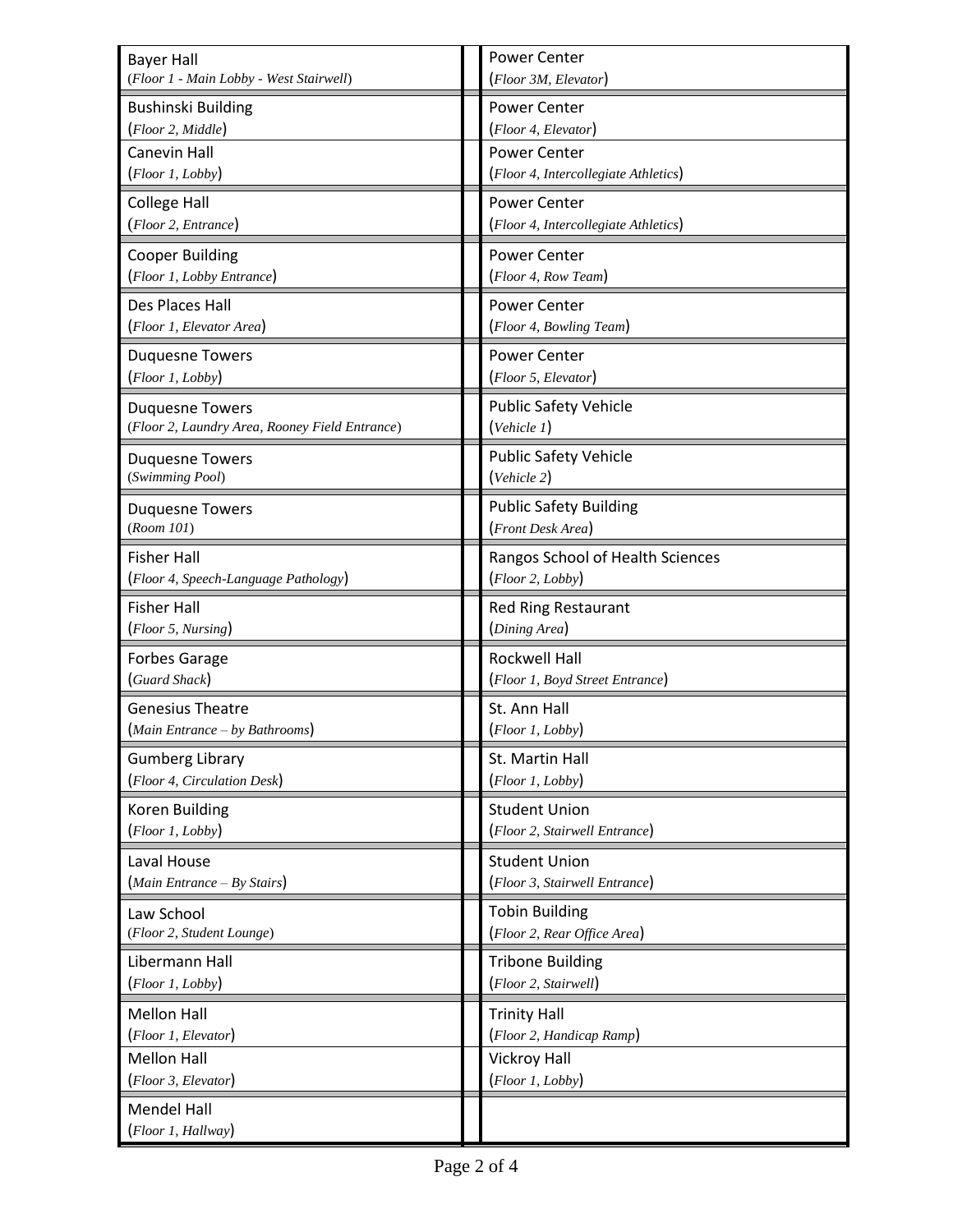All AEDs are stored in wall mounted cabinets with the following exceptions: Duquesne Towers (Room 101), Gumberg Library, the School of Nursing, Laval House, and the Public Safety Patrol Vehicles. Each AED has a small pouch filled with AED accessories (pocket mask, nitrile gloves, scissors, razor, sterile gauze & alcohol wipes).

## **VI. Emergency Response:**

Campus emergencies must immediately be reported to campus police (x2677) who provide the first response. In the event of a cardiac arrest emergency, campus police will respond and assess the situation, call for additional medical support (in the event EMS has not been summoned), and provide aid. Campus police are trained to use AED units and are CPR certified.

## **VII. AED Response Plan:**

The following protocol should be followed when a cardiac arrest emergency occurs:

- 1. Check the scene for hazards such as electrical dangers, chemical hazards, dangerous individuals, traffic, fire or flammable materials.
- 2. Determine whether the victim is responsive, not breathing, and without a pulse.
- 3. If victim is not responsive, immediately call campus police (x2677) and indicate the location of the victim. If possible, designate an individual to wait at the facility entrance to direct police and EMS to the victim.
- 4. Call for AED and immediately begin CPR until AED arrives. Once the nearest AED unit is retrieved, begin following AED instructions
- 5. Upon arrival at the scene, campus police can assess the victim's status and initiate or continue CPR/AED use as necessary.
- 6. EMS shall take charge of caring for the victim upon arrival.

## **VIII. Maintenance:**

The AED units require no calibration or verification of energy delivery. The units perform regular selftests to ensure proper functioning. To ensure readiness for use, the following maintenance schedule will be followed for each AED unit:

#### **Monthly Inspection:**

EH&S will inspect the condition of each AED unit on a monthly basis. This inspection will be completed to ensure the proper working condition of the units and include verifying proper working order of battery and electrode pads as per confirmation of the status indicators, unrestricted access to machines, and presence of necessary accessories and extra equipment. If the unit is not in proper working order or other conditions exist, immediate action will be taken to rectify the situation.

#### **Annual Inspection:**

EH&S will inspect the condition of each AED unit on an annual basis. This inspection will involve checking the integrity of the electrode pads and unit circuitry and service indicator circuitry.

Records of both monthly and annual inspection will be available through the EH&S Department.